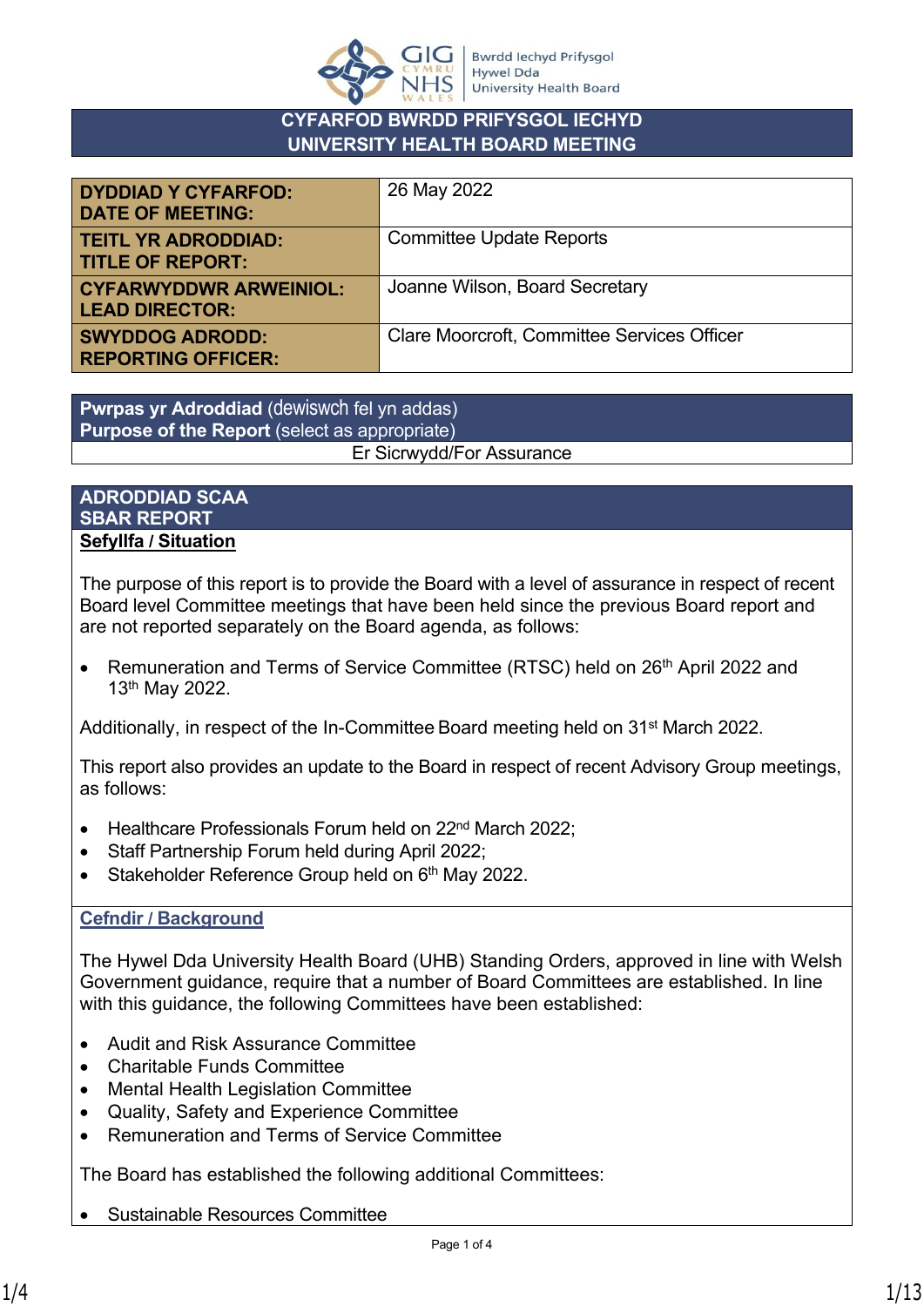- Health and Safety Committee
- People, Organisational Development and Culture Committee
- Strategic Development and Operational Delivery Committee

Attached to this report are individual summaries of the key decisions and matters considered by each of the Committees held since the previous Board report, where these are not separately reported to the Board.

Approved minutes from each of the Committees' meetings are available on the UHB's website via the link below:

<https://hduhb.nhs.wales/about-us/governance-arrangements/board-committees/>

The UHB has approved Standing Orders, in line with Welsh Government guidance, in relation to the establishment of Advisory Groups. In line with this guidance, the following statutory Advisory Groups have been established:

- Stakeholder Reference Group
- Staff Partnership Forum
- Healthcare Professionals Forum

#### **Asesiad / Assessment**

**Matters Requiring Board Level Consideration or Approval:**

The Stakeholder Reference Group requested that the following items be raised at Board level:

• To approve (at the July 2022 Board meeting, as part of the review of all Terms of Reference) the revised SRG Terms of Reference.

There were no matters raised by the Remuneration and Terms of Service Committee, In-Committee Board, Healthcare Professionals Forum or Staff Partnership Forum which require Board level consideration or approval.

### **Key Risks and Issues/Matters of Concern:**

There were no key risks and issues or matters of concern raised by the Remuneration and Terms of Service Committee, In-Committee Board, Healthcare Professionals Forum, Staff Partnership Forum or Stakeholder Reference Group.

### **Argymhelliad / Recommendation**

The Board is asked to:

- **ENDORSE** the updates, recognising any matters requiring Board level consideration or approval and the key risks and issues/matters of concern identified, in respect of work undertaken on behalf of the Board at recent Committee meetings;
- **RECEIVE** the update report in respect of the In-Committee Board meeting;
- **RECEIVE** the update reports in respect of recent Advisory Group meetings.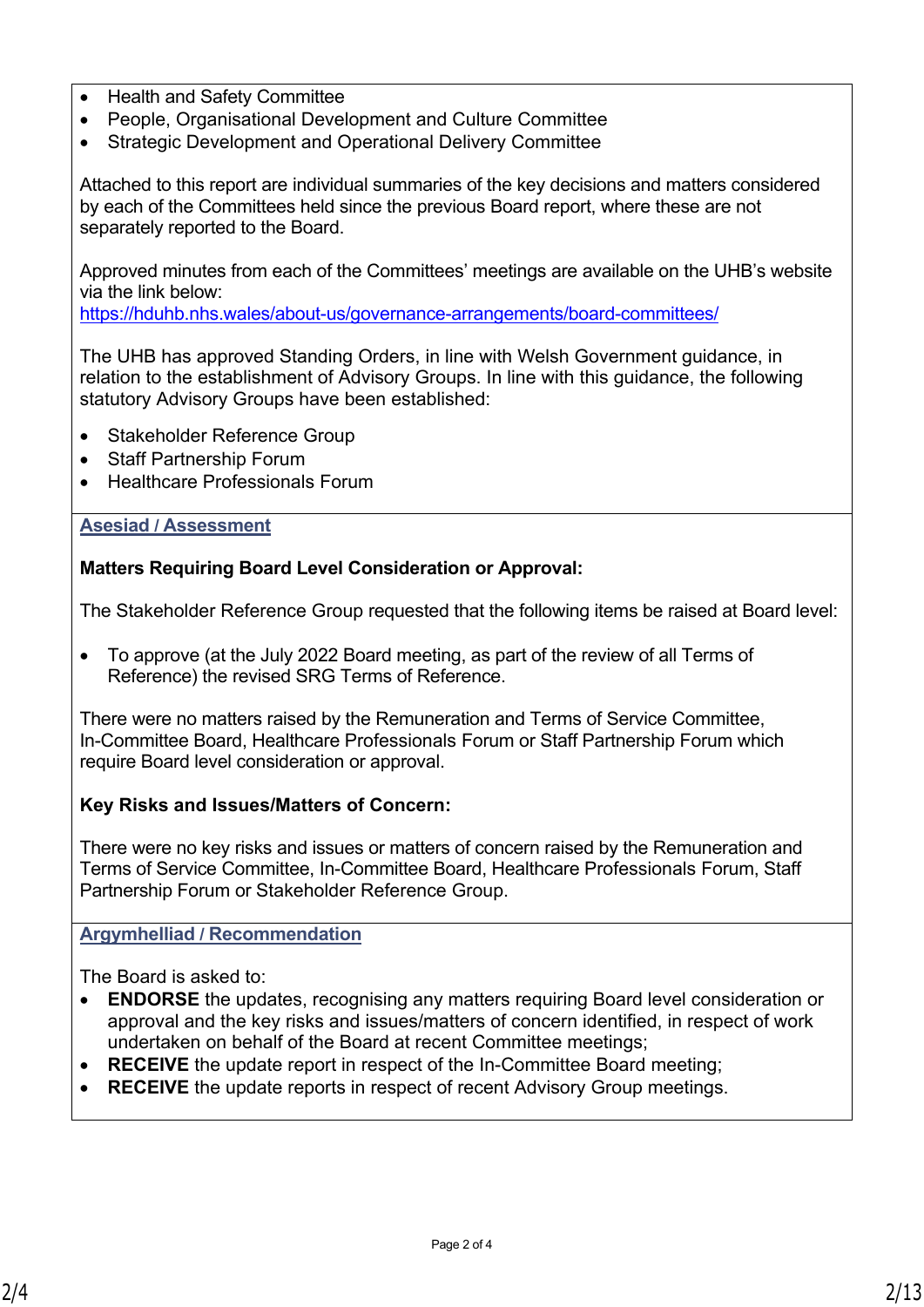| <b>Amcanion: (rhaid cwblhau)</b><br><b>Objectives: (must be completed)</b>                                                                               |                                           |
|----------------------------------------------------------------------------------------------------------------------------------------------------------|-------------------------------------------|
| Cyfeirnod Cofrestr Risg Datix a Sqôr<br>Cyfredol:<br>Datix Risk Register Reference and<br>Score:                                                         | Not applicable                            |
| Safon(au) Gofal ac lechyd:<br>Health and Care Standard(s):                                                                                               | Governance, Leadership and Accountability |
| <b>Amcanion Strategol y BIP:</b><br><b>UHB Strategic Objectives:</b>                                                                                     | All Strategic Objectives are applicable   |
| <b>Amcanion Cynllunio</b><br><b>Planning Objectives</b>                                                                                                  | All Planning Objectives Apply             |
| <b>Amcanion Llesiant BIP:</b><br><b>UHB Well-being Objectives:</b><br><b>Hyperlink to HDdUHB Well-being</b><br><b>Objectives Annual Report 2018-2019</b> | 9. All HDdUHB Well-being Objectives apply |

| <b>Gwybodaeth Ychwanegol:</b><br><b>Further Information:</b> |                                            |
|--------------------------------------------------------------|--------------------------------------------|
| Ar sail tystiolaeth:                                         | <b>Standing Orders</b>                     |
| Evidence Base:                                               | <b>External Governance Review</b>          |
| <b>Rhestr Termau:</b>                                        | Included within the body of the report     |
| <b>Glossary of Terms:</b>                                    |                                            |
| Partïon / Pwyllgorau â ymgynhorwyd                           | <b>Committee and Advisory Group Chairs</b> |
| ymlaen llaw y Cyfarfod Bwrdd Iechyd                          |                                            |
| Prifysgol:                                                   |                                            |
| Parties / Committees consulted prior                         |                                            |
| to University Health Board:                                  |                                            |

| <b>Effaith: (rhaid cwblhau)</b><br>Impact: (must be completed)    |                                                                                                                                                                                                                                                                         |
|-------------------------------------------------------------------|-------------------------------------------------------------------------------------------------------------------------------------------------------------------------------------------------------------------------------------------------------------------------|
| <b>Ariannol / Gwerth am Arian:</b><br><b>Financial / Service:</b> | Explicit within the individual Update Reports where<br>appropriate.                                                                                                                                                                                                     |
| <b>Ansawdd / Gofal Claf:</b><br><b>Quality / Patient Care:</b>    | Explicit within the individual Update Reports where<br>appropriate.                                                                                                                                                                                                     |
| <b>Gweithlu:</b><br><b>Workforce:</b>                             | Not Applicable                                                                                                                                                                                                                                                          |
| Risg:<br><b>Risk:</b>                                             | Not Applicable                                                                                                                                                                                                                                                          |
| <b>Cyfreithiol:</b><br>Legal:                                     | The Board has approved Standing Orders in relation to<br>the establishment of Board level Committees. In line with<br>its model Standing Orders, the Health Board has<br>established Board level Committees, the activities of<br>which require reporting to the Board. |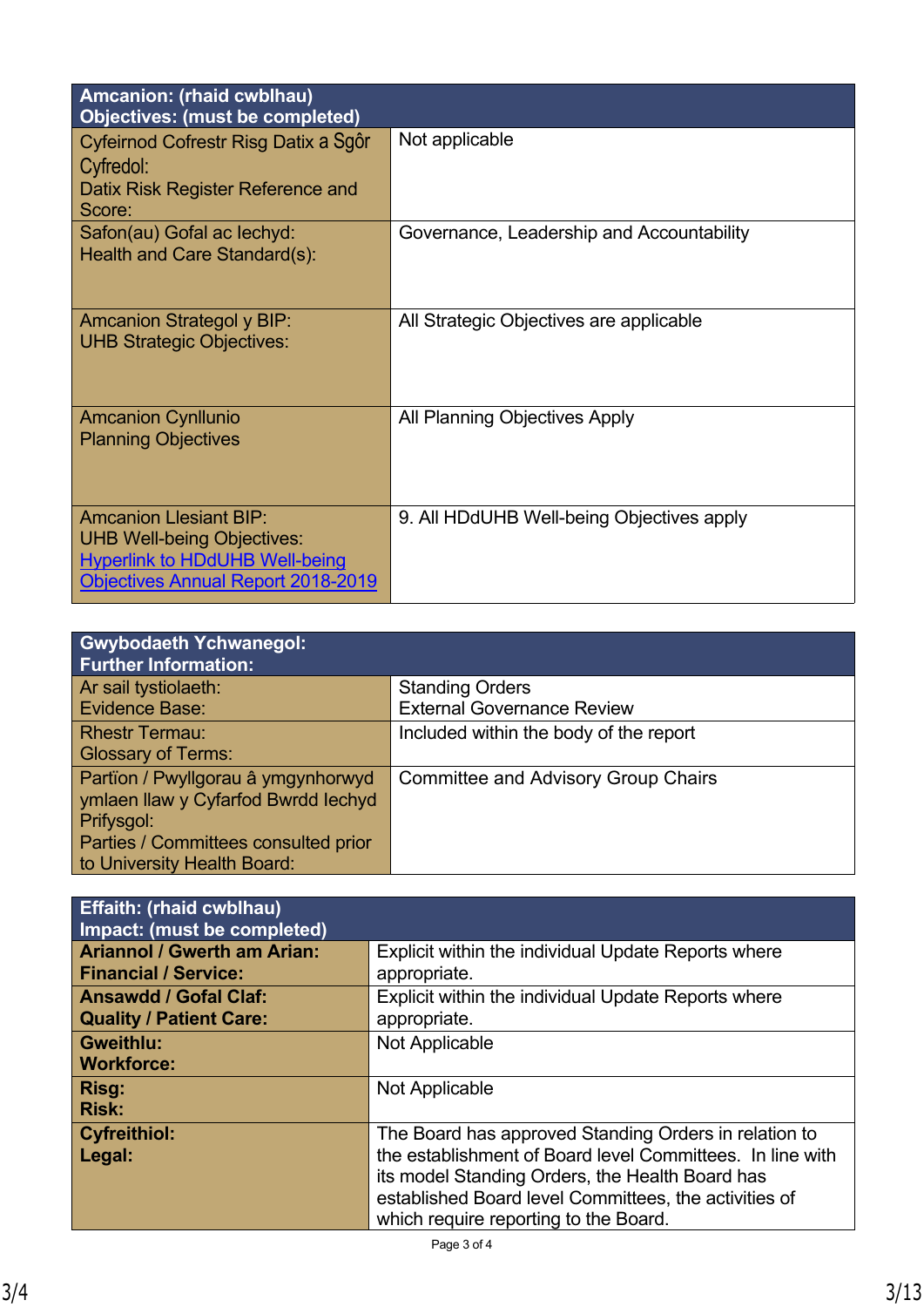|                      | In line with its model Standing Orders, the Health Board<br>has established a Stakeholder Reference Group, a<br>Healthcare Professionals Forum and a Partnership<br>Forum, the activities of which require reporting to the<br>Board. |
|----------------------|---------------------------------------------------------------------------------------------------------------------------------------------------------------------------------------------------------------------------------------|
| <b>Enw Da:</b>       | Not Applicable                                                                                                                                                                                                                        |
| <b>Reputational:</b> |                                                                                                                                                                                                                                       |
| <b>Gyfrinachedd:</b> | Not Applicable                                                                                                                                                                                                                        |
| <b>Privacy:</b>      |                                                                                                                                                                                                                                       |
| <b>Cydraddoldeb:</b> | Not Applicable                                                                                                                                                                                                                        |
| <b>Equality:</b>     |                                                                                                                                                                                                                                       |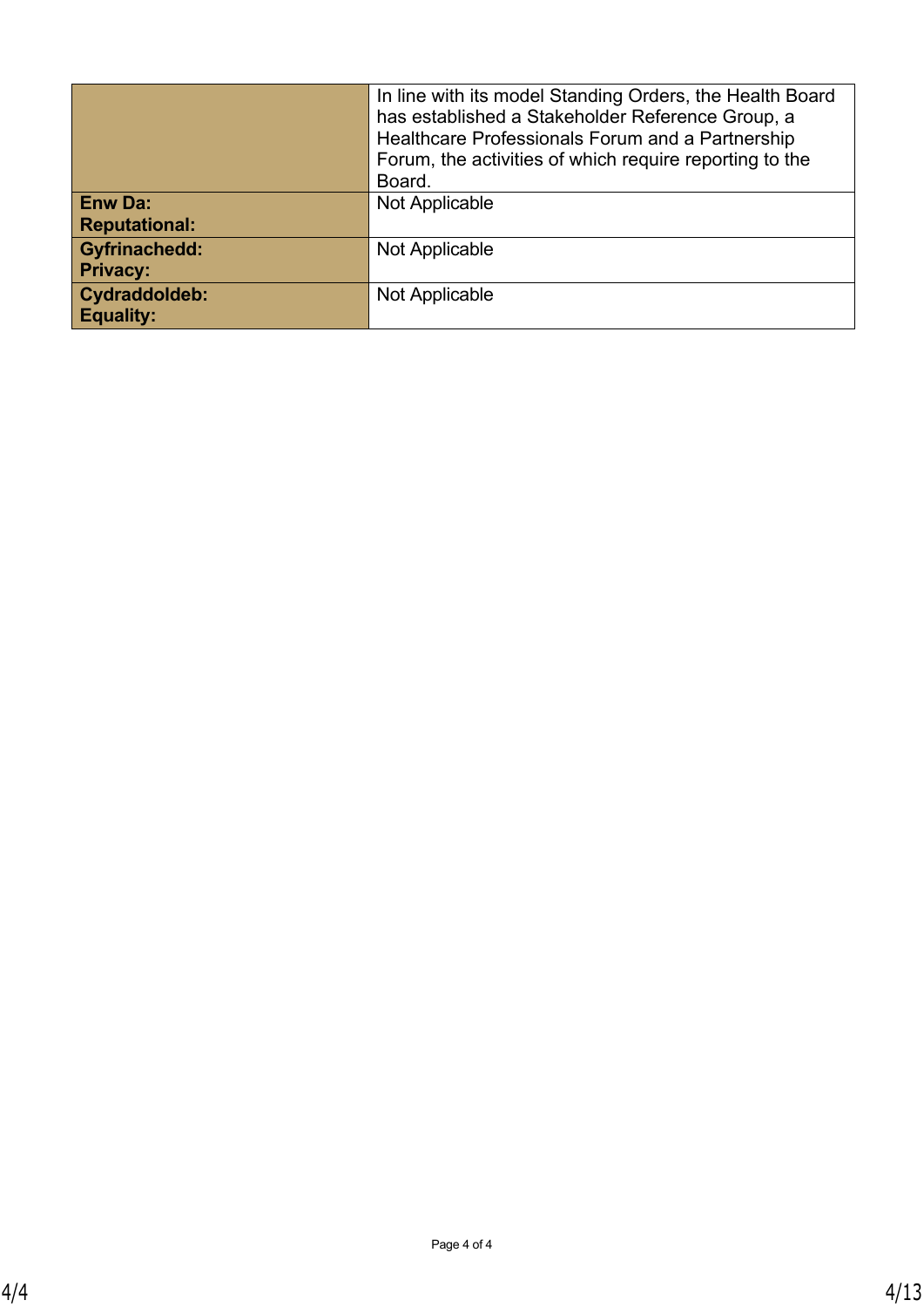

| Enw'r Pwyllgor /<br><b>Name of Committee</b>                                                                                                                                                                                                                  | Remuneration & Terms of Service Committee (RTSC)                                                                                                                                                                             |
|---------------------------------------------------------------------------------------------------------------------------------------------------------------------------------------------------------------------------------------------------------------|------------------------------------------------------------------------------------------------------------------------------------------------------------------------------------------------------------------------------|
| <b>Cadeirydd y Pwyllgor/</b><br><b>Chair of Committee:</b>                                                                                                                                                                                                    | <b>Miss Maria Battle</b>                                                                                                                                                                                                     |
| <b>Cyfnod Adrodd/</b><br><b>Reporting Period:</b>                                                                                                                                                                                                             | Meetings held on 26 <sup>th</sup> April and 13 <sup>th</sup> May 2022                                                                                                                                                        |
|                                                                                                                                                                                                                                                               | Y Penderfyniadau a'r Materion a Ystyriodd y Pwyllgor /<br>Key Decisions and Matters Considered by the Committee:                                                                                                             |
| $\bullet$<br>within the Health Board.<br>$\bullet$                                                                                                                                                                                                            | <b>Pension Tax Guidance &amp; Model Alternative Payment Policy</b> – the<br>Committee supported implementation of the model Pension Flexibilities policy<br><b>Honours</b> – the Committee ratified the Honours nominations. |
| <b>Strategic Advisor Applications</b> – the Committee approved, under the current<br>$\bullet$<br>protocol, two applications for Strategic Advisor appointments until 31 <sup>st</sup> March<br>2023 and discussed future arrangements for such appointments. |                                                                                                                                                                                                                              |
|                                                                                                                                                                                                                                                               | Materion y mae angen Ystyriaeth neu Gymeradwyaeth Lefel y Bwrdd are u<br>cyfer / Matters Requiring Board Level Consideration or Approval:                                                                                    |
| None.                                                                                                                                                                                                                                                         |                                                                                                                                                                                                                              |
| Risgiau Allweddol a Materion Pryder /<br>Key Risks and Issues/ Matters of Concern:                                                                                                                                                                            |                                                                                                                                                                                                                              |
| None.                                                                                                                                                                                                                                                         |                                                                                                                                                                                                                              |
|                                                                                                                                                                                                                                                               | Busnes Cynlluniedig y Pwyllgor ar gyfer y Cyfnod Adrodd Nesaf /<br><b>Planned Committee Business for the Next Reporting Period:</b>                                                                                          |
| <b>Adrodd yn y Dyfodol / Future Reporting:</b>                                                                                                                                                                                                                |                                                                                                                                                                                                                              |
| To be confirmed.                                                                                                                                                                                                                                              |                                                                                                                                                                                                                              |
| Dyddiad y Cyfarfod Nesaf / Date of Next Meeting:                                                                                                                                                                                                              |                                                                                                                                                                                                                              |
| To be confirmed.                                                                                                                                                                                                                                              |                                                                                                                                                                                                                              |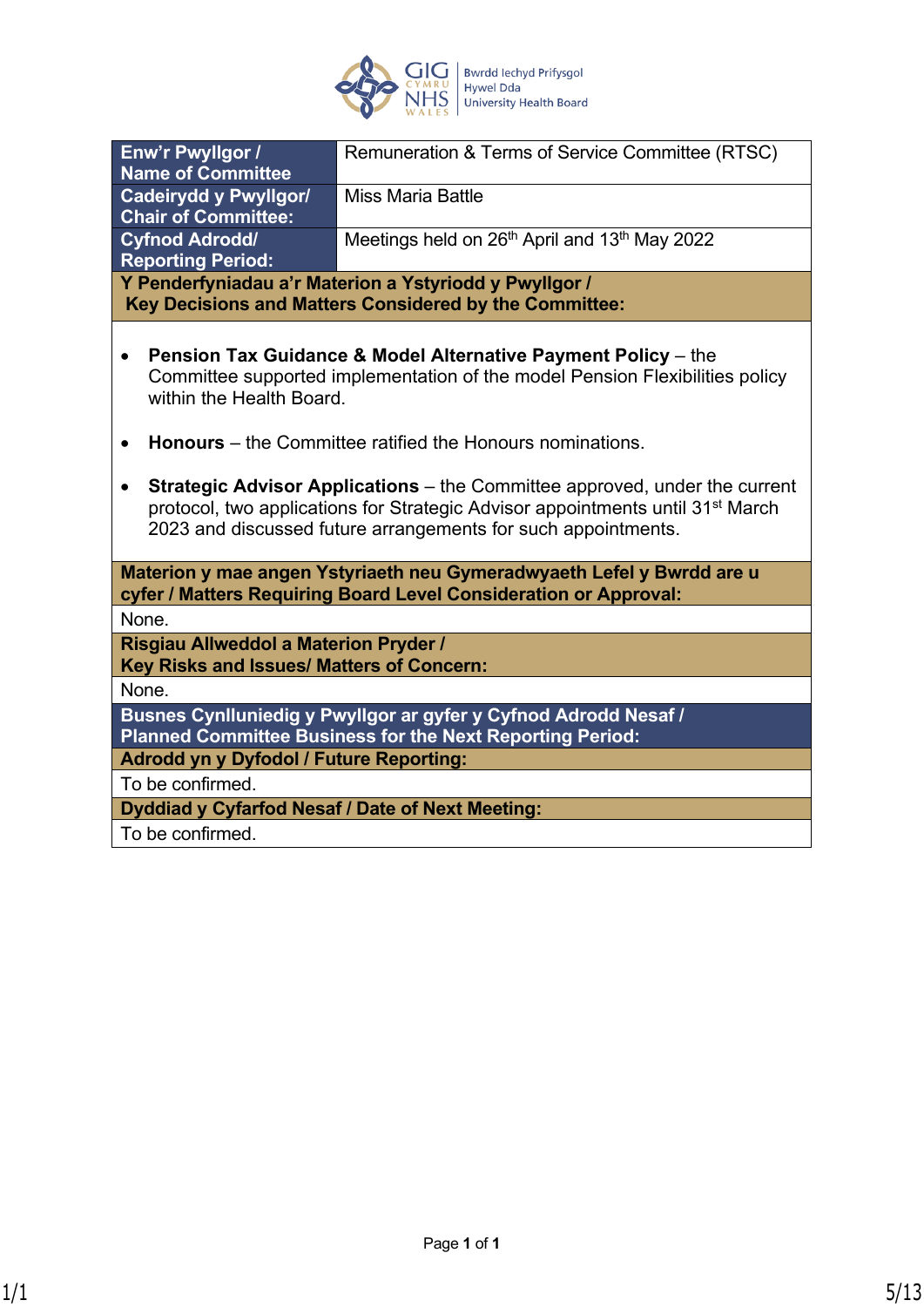

| Enw'r Pwyllgor /<br><b>Name of Committee</b>                                                                                                                                                                | In-Committee Board                                                                                                                                         |
|-------------------------------------------------------------------------------------------------------------------------------------------------------------------------------------------------------------|------------------------------------------------------------------------------------------------------------------------------------------------------------|
| <b>Cadeirydd y Pwyllgor/</b>                                                                                                                                                                                | Miss Maria Battle, UHB Chair                                                                                                                               |
| <b>Chair of Committee:</b>                                                                                                                                                                                  |                                                                                                                                                            |
| <b>Cyfnod Adrodd/</b>                                                                                                                                                                                       | Meeting held on 31 <sup>st</sup> March 2022                                                                                                                |
| <b>Reporting Period:</b>                                                                                                                                                                                    |                                                                                                                                                            |
|                                                                                                                                                                                                             | Y Penderfyniadau a'r Materion a Ystyriodd y Pwyllgor /                                                                                                     |
|                                                                                                                                                                                                             | Key Decisions and Matters Considered by the Committee:                                                                                                     |
|                                                                                                                                                                                                             | <b>Shortlisting of Land</b> – the In-Committee Board endorsed the process<br>described for shortlisting of sites for further technical evaluation.         |
| 28th February 2022.                                                                                                                                                                                         | <b>Suspensions Report</b> – the In-Committee Board received the most recent<br>Suspensions Report, providing an update on all employment suspensions as at |
| In-Committee Audit & Risk Assurance Committee (ARAC) – the In-<br>Committee Board received an update report from the In-Committee ARAC<br>meeting held on 22 <sup>nd</sup> February 2022.                   |                                                                                                                                                            |
| In-Committee Quality, Safety & Experience Committee (QSEC) - the In-<br>$\bullet$<br>Committee Board received an update report from the In-Committee QSEC<br>meeting held on 8 <sup>th</sup> February 2022. |                                                                                                                                                            |
| In-Committee Welsh Health Specialised Services Committee (WHSSC) – the<br>In-Committee Board received an update report from the In-Committee WHSSC<br>meeting held on 15 <sup>th</sup> March 2022.          |                                                                                                                                                            |
|                                                                                                                                                                                                             | Materion y mae angen Ystyriaeth neu Gymeradwyaeth Lefel y Bwrdd are u<br>cyfer / Matters Requiring Board Level Consideration or Approval:                  |
| None.                                                                                                                                                                                                       |                                                                                                                                                            |
| <b>Concern:</b>                                                                                                                                                                                             | Risgiau Allweddol a Materion Pryder / Key Risks and Issues/ Matters of                                                                                     |
| None.                                                                                                                                                                                                       |                                                                                                                                                            |
| Busnes Cynlluniedig y Pwyllgor ar gyfer y Cyfnod Adrodd Nesaf /<br><b>Planned Committee Business for the Next Reporting Period:</b>                                                                         |                                                                                                                                                            |
| <b>Adrodd yn y Dyfodol / Future Reporting:</b>                                                                                                                                                              |                                                                                                                                                            |
| To be confirmed.                                                                                                                                                                                            |                                                                                                                                                            |
| Dyddiad y Cyfarfod Nesaf / Date of Next Meeting:                                                                                                                                                            |                                                                                                                                                            |
| 26th May 2022.                                                                                                                                                                                              |                                                                                                                                                            |
|                                                                                                                                                                                                             |                                                                                                                                                            |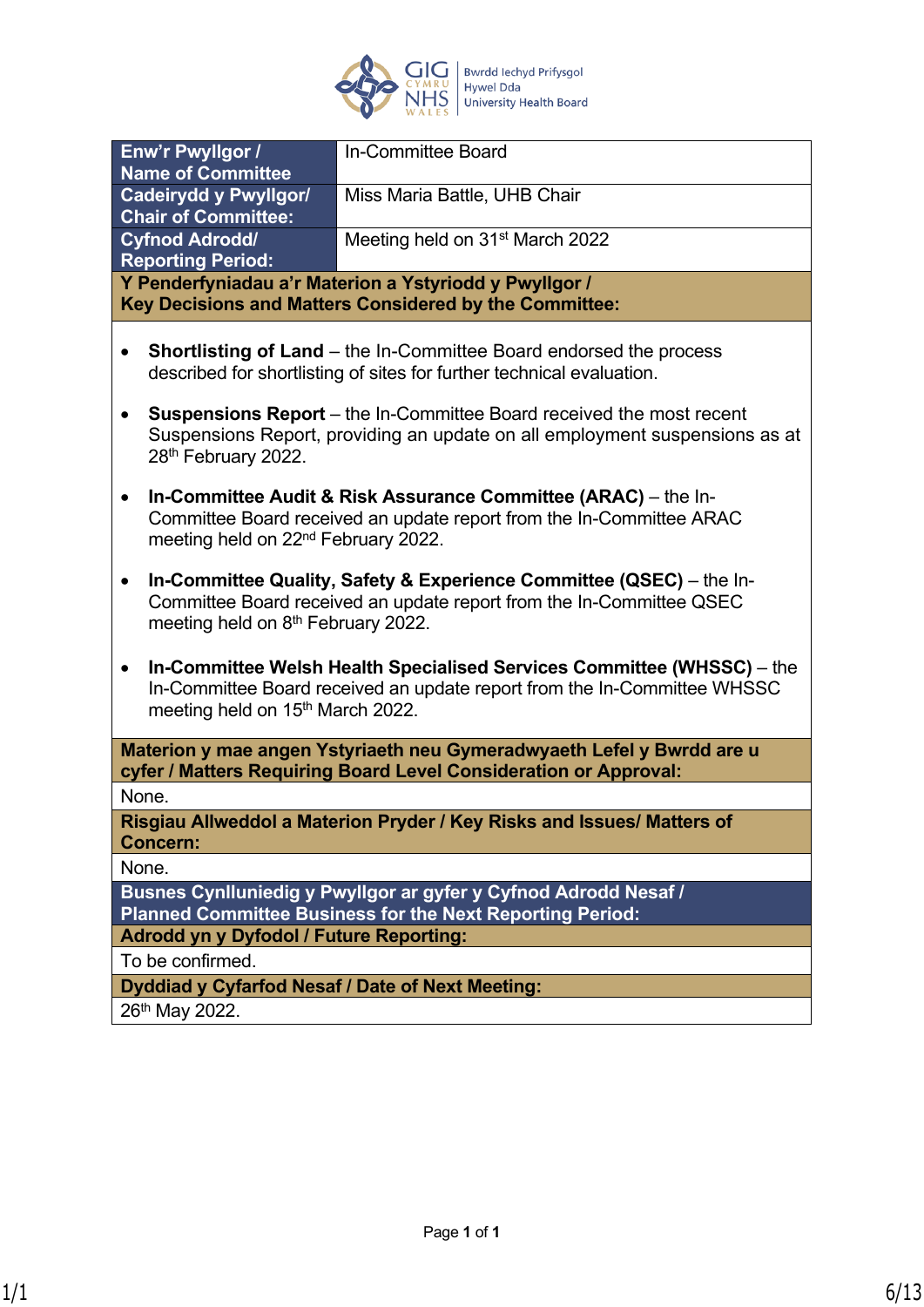

| Enw'r Pwyllgor /<br><b>Name of Committee</b>                                                                                                                                                                                                                                                                                                                                                                                                                                                      | <b>Healthcare Professionals Forum</b>                                 |
|---------------------------------------------------------------------------------------------------------------------------------------------------------------------------------------------------------------------------------------------------------------------------------------------------------------------------------------------------------------------------------------------------------------------------------------------------------------------------------------------------|-----------------------------------------------------------------------|
|                                                                                                                                                                                                                                                                                                                                                                                                                                                                                                   |                                                                       |
| <b>Cadeirydd y Pwyllgor/</b><br><b>Chair of Committee:</b>                                                                                                                                                                                                                                                                                                                                                                                                                                        | Dr Mo Nazemi                                                          |
| <b>Cyfnod Adrodd/</b>                                                                                                                                                                                                                                                                                                                                                                                                                                                                             | Meeting held on 22 <sup>nd</sup> March 2022                           |
| <b>Reporting Period:</b>                                                                                                                                                                                                                                                                                                                                                                                                                                                                          |                                                                       |
|                                                                                                                                                                                                                                                                                                                                                                                                                                                                                                   | Y Penderfyniadau a'r Materion a Ystyriodd y Pwyllgor /                |
|                                                                                                                                                                                                                                                                                                                                                                                                                                                                                                   | Key Decisions and Matters Considered by the Committee:                |
|                                                                                                                                                                                                                                                                                                                                                                                                                                                                                                   | The Healthcare Professionals Forum (HPF) met on the 22nd March.       |
| Daniel Warm, Strategic Planning Manager gave a presentation on the Hywel Dda<br>2022/25 Three Year Plan / Integrated Medium Term Plan.                                                                                                                                                                                                                                                                                                                                                            |                                                                       |
| The presentation highlighted:                                                                                                                                                                                                                                                                                                                                                                                                                                                                     |                                                                       |
| Background on the statutory obligations the Health Board must meet in relation<br>to the 3 year IMTP<br>The development of the Three Year Plan and what needed to be done to<br>-<br>develop it into an IMTP<br>The review process and changes to the Planning Objectives<br>The importance of Board Members being able to see the progress being made<br>$\qquad \qquad \blacksquare$<br>on each Planning Objective through a Board Assurance Framework.<br>The Forum welcomed the presentation. |                                                                       |
| It was agreed that the membership will continue to plan the HPF workplan based on<br>the Planning Objectives and add value where possible.                                                                                                                                                                                                                                                                                                                                                        |                                                                       |
|                                                                                                                                                                                                                                                                                                                                                                                                                                                                                                   | Materion y mae angen Ystyriaeth neu Gymeradwyaeth Lefel y Bwrdd are u |
| cyfer /                                                                                                                                                                                                                                                                                                                                                                                                                                                                                           |                                                                       |
|                                                                                                                                                                                                                                                                                                                                                                                                                                                                                                   | <b>Matters Requiring Board Level Consideration or Approval:</b>       |
| None                                                                                                                                                                                                                                                                                                                                                                                                                                                                                              |                                                                       |
| <b>Risgiau Allweddol a Materion Pryder /</b>                                                                                                                                                                                                                                                                                                                                                                                                                                                      |                                                                       |
| Key Risks and Issues/ Matters of Concern:                                                                                                                                                                                                                                                                                                                                                                                                                                                         |                                                                       |
| None                                                                                                                                                                                                                                                                                                                                                                                                                                                                                              |                                                                       |
|                                                                                                                                                                                                                                                                                                                                                                                                                                                                                                   | Busnes Cynlluniedig y Pwyllgor ar gyfer y Cyfnod Adrodd Nesaf /       |
| <b>Planned Committee Business for the Next Reporting Period:</b>                                                                                                                                                                                                                                                                                                                                                                                                                                  |                                                                       |
| <b>Adrodd yn y Dyfodol / Future Reporting:</b>                                                                                                                                                                                                                                                                                                                                                                                                                                                    |                                                                       |
| To be confirmed                                                                                                                                                                                                                                                                                                                                                                                                                                                                                   |                                                                       |
| Dyddiad y Cyfarfod Nesaf / Date of Next Meeting:                                                                                                                                                                                                                                                                                                                                                                                                                                                  |                                                                       |
| 6 <sup>th</sup> June 2022                                                                                                                                                                                                                                                                                                                                                                                                                                                                         |                                                                       |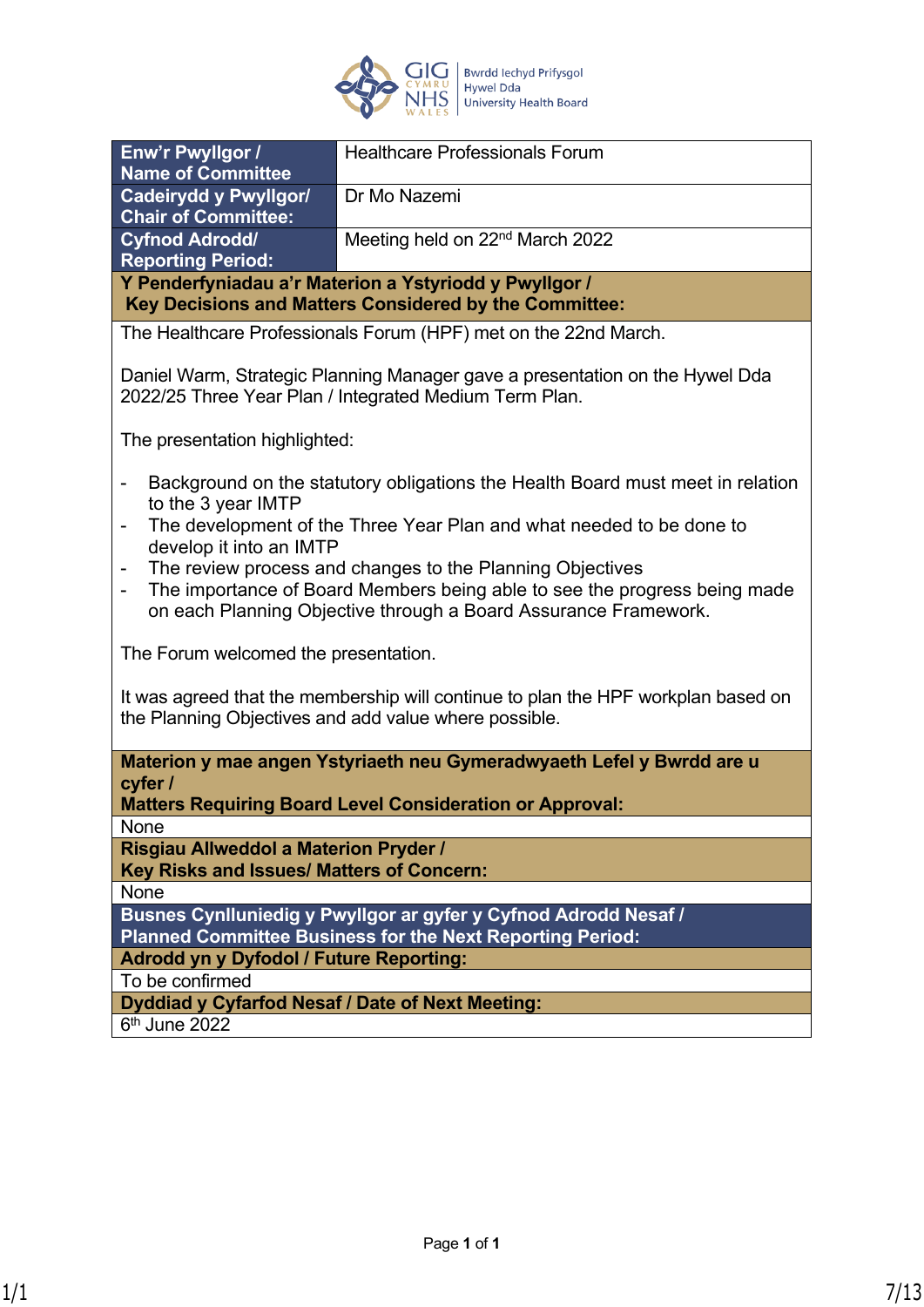

| Enw'r Pwyllgor /                                                                  | <b>Staff Partnership Forum</b>                                                          |
|-----------------------------------------------------------------------------------|-----------------------------------------------------------------------------------------|
| <b>Name of Committee</b>                                                          |                                                                                         |
| <b>Cadeirydd y Pwyllgor/</b>                                                      | Lisa Gostling, Director of Workforce & OD and                                           |
| <b>Chair of Advisory</b>                                                          | Anthony Dean, Joint Chair of Staff side Partnership                                     |
| <b>Group:</b>                                                                     | Forum                                                                                   |
| <b>Cyfnod Adrodd/</b>                                                             | April 2022                                                                              |
| <b>Reporting Period:</b>                                                          |                                                                                         |
| Y Penderfyniadau a'r Materion a Ystyriodd y Pwyllgor /                            |                                                                                         |
|                                                                                   | Key Decisions and Matters Considered by the Advisory Group:                             |
| The following items were discussed:                                               |                                                                                         |
|                                                                                   |                                                                                         |
|                                                                                   | <b>New Partnership Forum Chair</b> – following the Trade Union Pre meet, Anthony        |
| Dean was appointed as Chair of the Partnership Forum, Nadia Probert continues     |                                                                                         |
| as Vice-Chair and Ann Murphy was voted as Secretary. Lisa Gostling thanked        |                                                                                         |
| Ann Griffiths for all of her contributions as Chair of the Partnership Forum over |                                                                                         |
| the recent years.                                                                 |                                                                                         |
|                                                                                   | <b>Rostering</b> – rostering continues to be raised, due to the seeming rigidity of how |
|                                                                                   |                                                                                         |

- the system operates. It was agreed that Nadia Probert would become the new Trade Union Representative on the Implementation Group and that further discussions would take place outside the meeting to identify all issues concerning staff.
- **Health Visiting** due to a shortage of health visitors in Ceredigion, discussions have been taking place with staff from different counties to provide support; however, communications with staff have not proceeded as intended. It was agreed that this would be addressed with the management team and further dialogue would occur.
- **Cost of Living Increases and Support to Staff** concern was raised around the cost for undertaking work in the community linked to the increasing fuel costs. It was confirmed that this issue was being explored on an all Wales basis and any updates will be provided as they become available. It was also confirmed that the Living Wage had been increased from 1<sup>st</sup> April 2022 ahead of the outcome of the pay review body recommendation around the 2022 pay deal. It was confirmed that a Task & Finish Group is being established to support staff, with progress to be reported at future meetings.
- **Operational Pressures**  thanks were given to all staff for their continued support as the Health Board continues to experience pressures within the system. Discussions took place around the pressures which are also present in social services. Staff absence was noted, with staff or their families testing positive for COVID-19, and this was compounding existing service pressures.
- **Workforce Updates**  an update was provided around a new Speaking Up Safely system, which will help staff to raise concerns in the workplace, and representatives were invited to a demonstration. It was confirmed that the second 'You Matter' survey would be launched shortly and outcomes would be reported to a future meeting. Concern was raised about the lack of an Objective Structured Clinical Examination (OSCE) training centre in Ceredigion to support overseas nurses who will work in Ceredigion; however, it was accepted that this is linked to lack of an available venue and also specialist trained staff being based in Carmarthen. Should this change, steps would be taken to change the delivery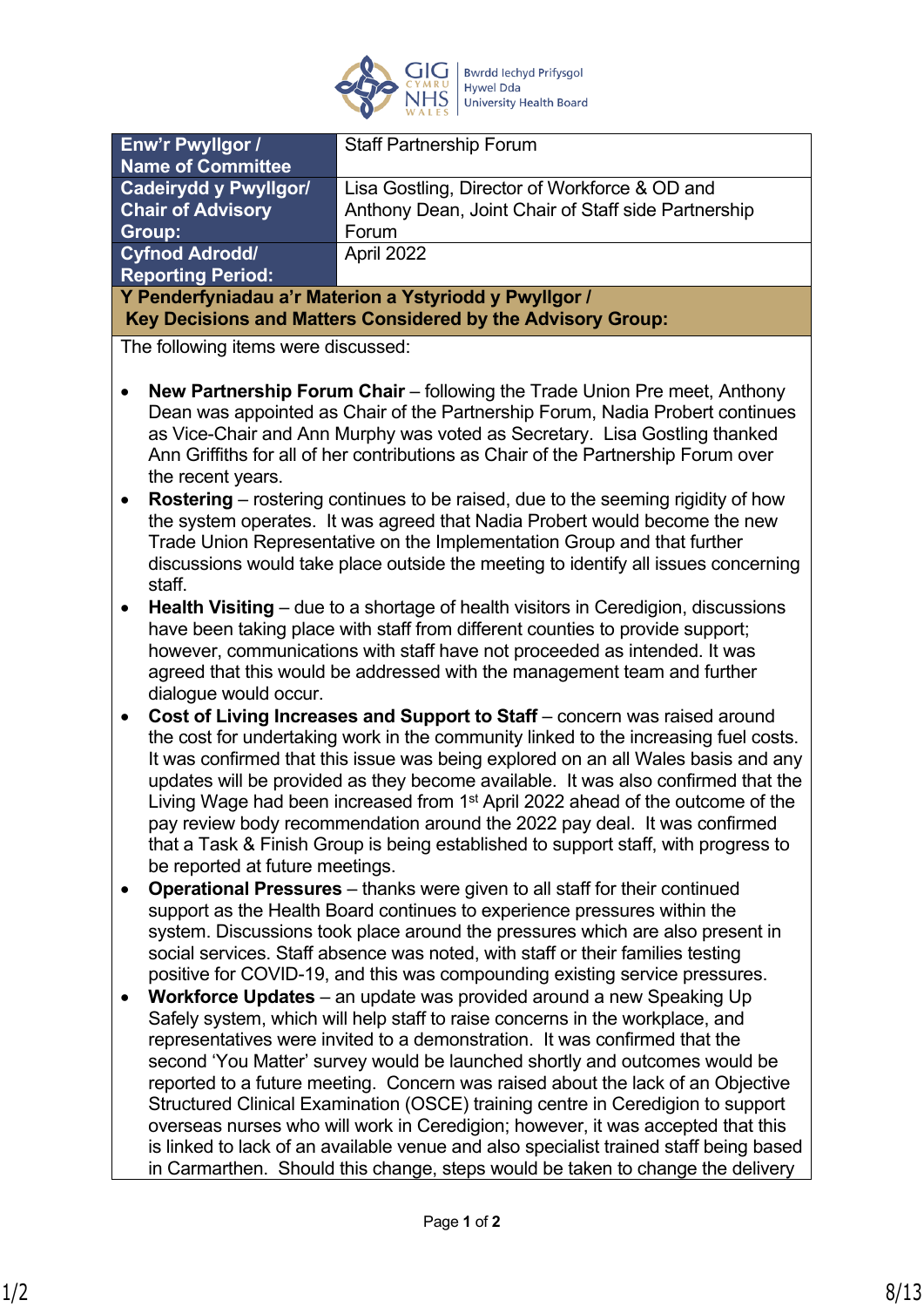model of OSCE training. Six Organisational Change programmes are underway, and the Making a Difference training programme has been launched, with feedback to date having been positive. An update was also provided regarding the Three Year Plan and new hospital land selection process.

- **Catering Provision in Ceredigion**  it was observed that the procurement process does not seem to support local produce, with various products having been sourced from England. This had been raised with the Director of Finance, who was liaising with appropriate officers within the Health Board.
- **Sustainability Agenda** discussion took place around the siting of solar panels to support the green health agenda and charging points for electric cars. Both are being explored within the Health Board and further updates will be provided to the Partnership Forum.
- All Wales Pension Flexibilities Policy this was approved by the Partnership Forum.
- **Director of Public Health** appreciation was given in the meeting to the hard work and dedication of the Director of Public Health, who will be sadly missed within the Health Board. The Forum wished the Director the very best for the future.

**Materion y mae angen Ystyriaeth neu Gymeradwyaeth Lefel y Bwrdd are u cyfer /**

**Matters Requiring Board Level Consideration or Approval:**

None

**Risgiau Allweddol a Materion Pryder /**

**Key Risks and Issues/ Matters of Concern:**

None

**Busnes Cynlluniedig y Pwyllgor ar gyfer y Cyfnod Adrodd Nesaf / Planned Committee Business for the Next Reporting Period:**

**Adrodd yn y Dyfodol / Future Reporting:**

Agenda to be agreed end of May in readiness for June meeting.

**Dyddiad y Cyfarfod Nesaf / Date of Next Meeting:**

7 th June 2022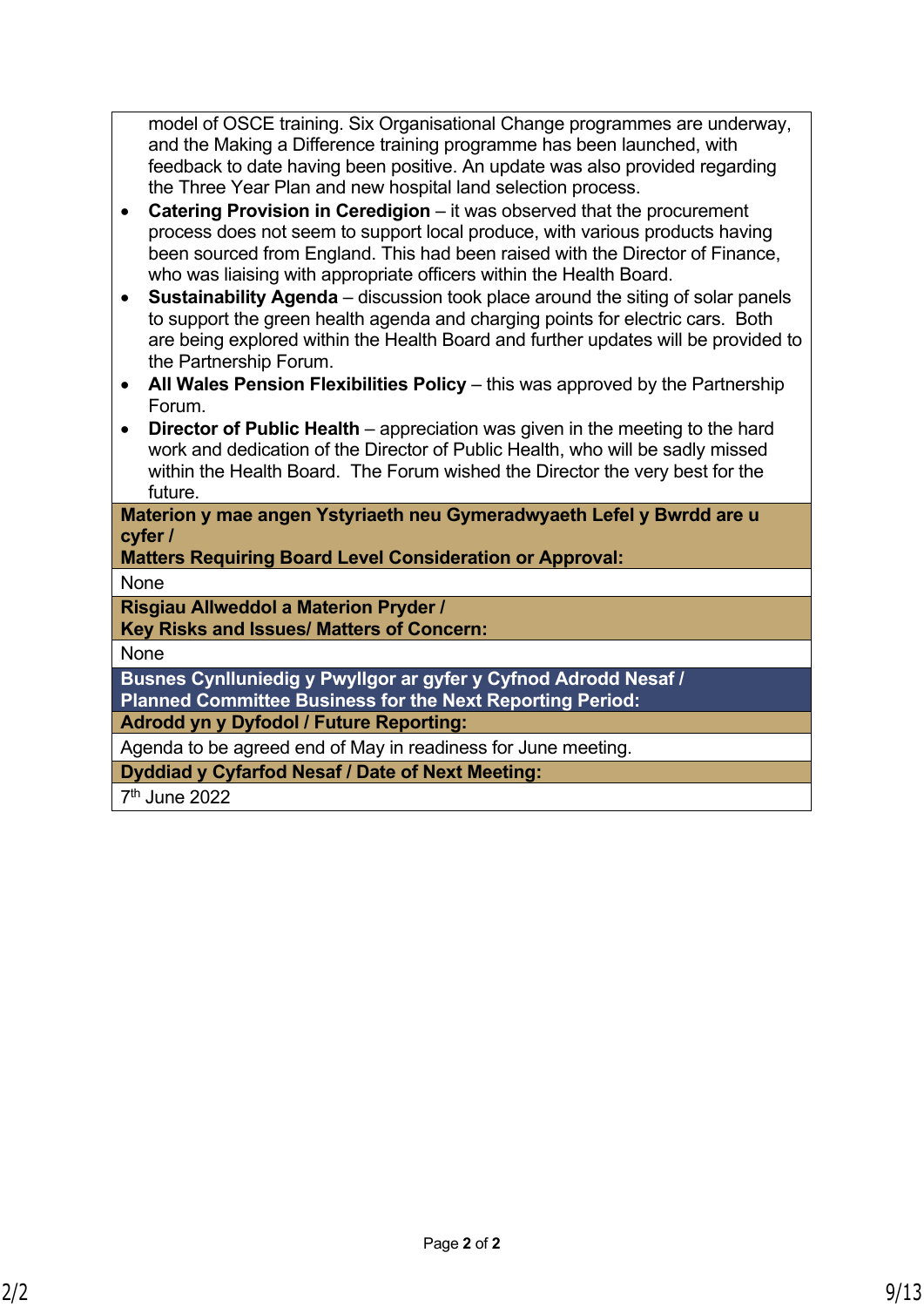

| Enw'r Pwyllgor /<br><b>Name of Committee</b>                                                                     | Stakeholder Reference Group (SRG)        |
|------------------------------------------------------------------------------------------------------------------|------------------------------------------|
| <b>Cadeirydd y Pwyllgor/</b><br><b>Chair of Committee:</b>                                                       | Hazel Lloyd-Lubran                       |
| <b>Cyfnod Adrodd/</b><br><b>Reporting Period:</b>                                                                | Meeting held on 6 <sup>th</sup> May 2022 |
| Y Penderfyniadau a'r Materion a Ystyriodd y Pwyllgor /<br>Key Decisions and Matters Considered by the Committee: |                                          |

Stakeholder Reference Group (SRG) **Revised Terms of Reference (ToRs) –** the Committee received the revised SRG ToRs for review. Members supported the extension of membership of the SRG to include those from an ethnic community/those with protected characteristics and approved the SRG ToRs, for onward submission to Board.

**Hywel Dda University Health Board (HDdUHB) Three Year Plan (TYP)** – the SRG reviewed the HDdUHB TYP, noting the intention of HDdUHB to submit an IMTP to Welsh Government (WG) by July 2022.

Whilst noting that work is ongoing to refine and redraft the IMTP, Members welcomed the opportunity for engagement with the Strategic Planning department through presentations to the SRG and attendance at workshops to ensure the IMTP is as comprehensive and inclusive as possible. In order that development and delivery of Strategic Objectives outlined within the IMTP could be monitored, a continuous cycle of involvement and engagement was outlined, whereby reports on individual Strategic Objectives will be presented to the SRG, aligned to the timescales already in place with the Strategic Planning department's reporting schedule.

Members noted the draft report will be completed by Summer 2022.

**Continuous Engagement** – the SRG received a presentation outlining the Continuous Engagement Plan (CEP) that has been developed with the aim of shifting the emphasis from reactive engagement around proposed service changes, to a proactive approach in a continuous engagement process. Members noted the three strategic goals of the plan; starting and developing well, living and working well and growing older well. The aim of the CEP is to improve services, increase public confidence, provide a greater ability for service users to influence services, provide open and progressive policy making, improve decision making, enhanced visibility of Health Board values and the upskilling of staff. The development of a Public, Patient and Staff Engagement (PPSE) group to triangulate feedback from all sources of engagement with stakeholders and to inform the CEP was discussed by Members, who acknowledged the value of representation from a Member of SRG on the PPSE group.

Members discussed the continuous engagement process at length, emphasising the importance of a coordinated approach which limits engagement fatigue and low participation and is not seen as tokenistic. Excellent engagement work has been demonstrated regionally and Members acknowledged that collaborative working with all partners and stakeholders will identify 'gaps' and reduce duplication of work being undertaken.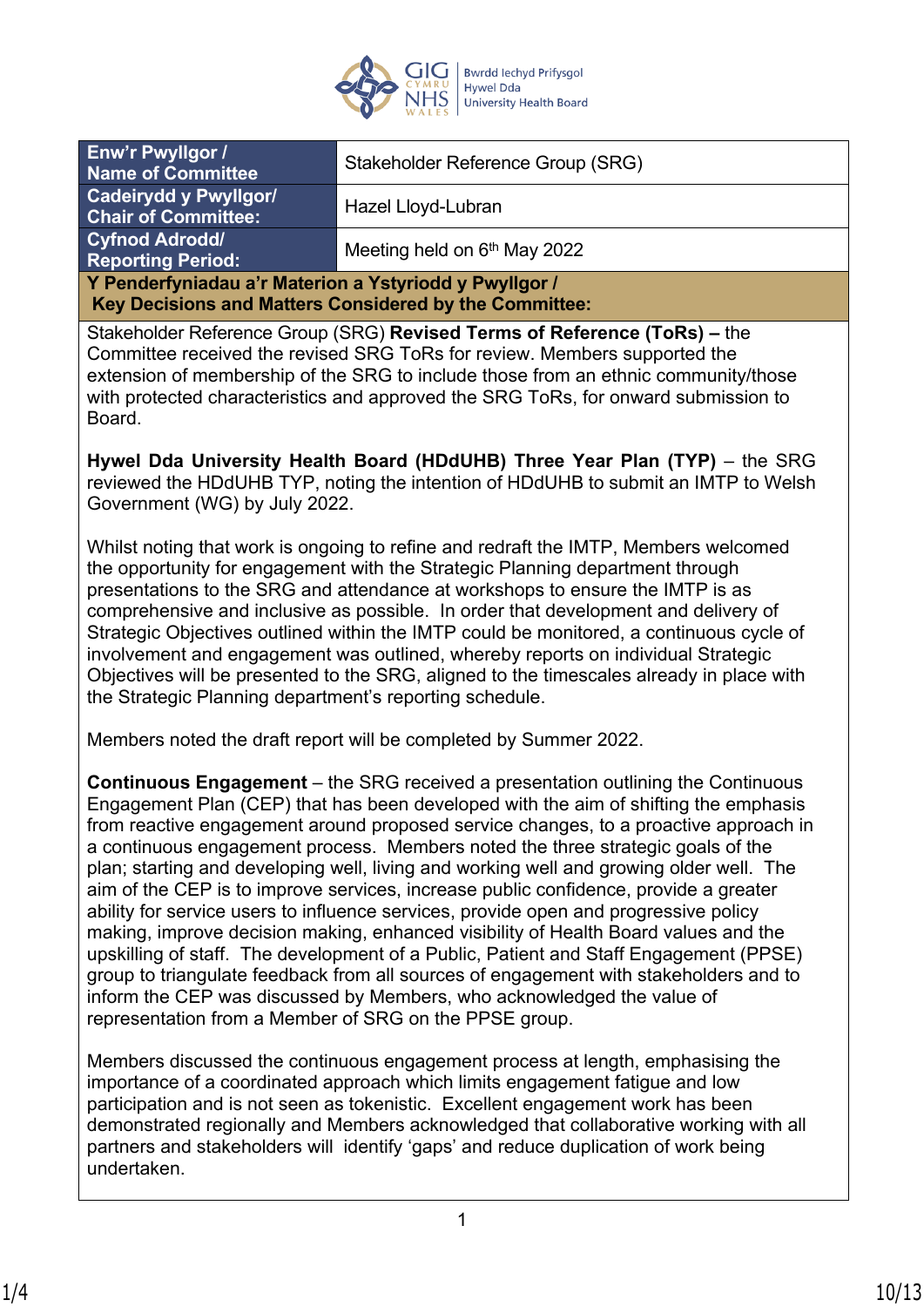**Arts in Health** - the SRG received an overview of the Arts in Health (AIH) programme, outlining the beneficial role Art plays in improving physical and mental health and wellbeing, reducing loneliness and isolation, connecting communities, facilitating commemoration and reflection and overall in supporting people to live better lives. Members noted two funding bids have been submitted to facilitate future work programmes.

Members were informed that the role of the AIH coordinator is a temporary post, however the Health Board has a long term vision for the provision of a new and sustainable AIH service. Enthusiasm for the AIH project has been demonstrated across the Health Board and a steering group has been established. The AIH service is funded predominantly by the Arts Council of Wales supported by HDdUHB, with a memorandum of understanding between the Arts Council of Wales and the NHS Confederation.

Members commended the work being undertaken which included Arts Boost, Arts in Mental Health project for children and young people with eating disorders, low mood and anxiety, in partnership with the Specialist Child and Adolescent Mental Health Service (sCAMHS). Arts Seeds is a patient focus pilot, working with the Neuro rehabilitation team. A Staff Wellbeing Programme has also been developed providing Hywel Dda Creative Collective, Arts Gifts and singing. A creative Prescribing Development Programme is also being established, connecting social prescribers across the Health Board and working with Public Health Wales (PHW) and the Community of Practice Social Prescribers in relation to training, induction and experiencing arts on prescription. The AIH project seeks to create a bridge between the Arts and Health sectors.

**Programme Business Case/New Hospital** - an update was received on the Programme Business Case (PBC) including the Health and Care Strategy, purpose of the PBC, case for change and land selection.

Members were reminded that a Healthy Mid and West Wales (AHMWW) strategy was approved by the Board in 2018, with a longer term commitment to move towards a social model for health and wellbeing with the focus of community based care and prevention as opposed to the use of acute settings for all treatments. The key infrastructure was the development of community hospitals and hubs and the development of a new, urgent and planned care hospital for the south of the Health Board. Welsh Government (WG) endorsement of the PBC is required to secure the capital to progress with the infrastructure development. Following Board approval in January 2022, the PBC was submitted to WG for to secure support in order to proceed to a more detailed planning, analysis, and receive recommendations on the detail of how to proceed. Comments and questions from WG have since been received and responses submitted.

Members were informed that a Land Team has been established as a work stream of the Programme Group and nominations were sought from the public and public sector organisations for the technical appraisal group. A long list of site locations was developed and a workshop undertaken to review the longlist, which reconvened in February 2022 following further investigation of sites, to confirm the shortlist of sites for technical appraisal. Five sites were confirmed on the shortlist, one in Narberth, two in Whitland and two in St Clears and were endorsed by the Board in March 2022. Appraisals are now being conducted on each of the shortlisted options through technical, clinical, economic and financial and workforce workstreams. The representation for the technical appraisal will be 52% public and 48% Health Board.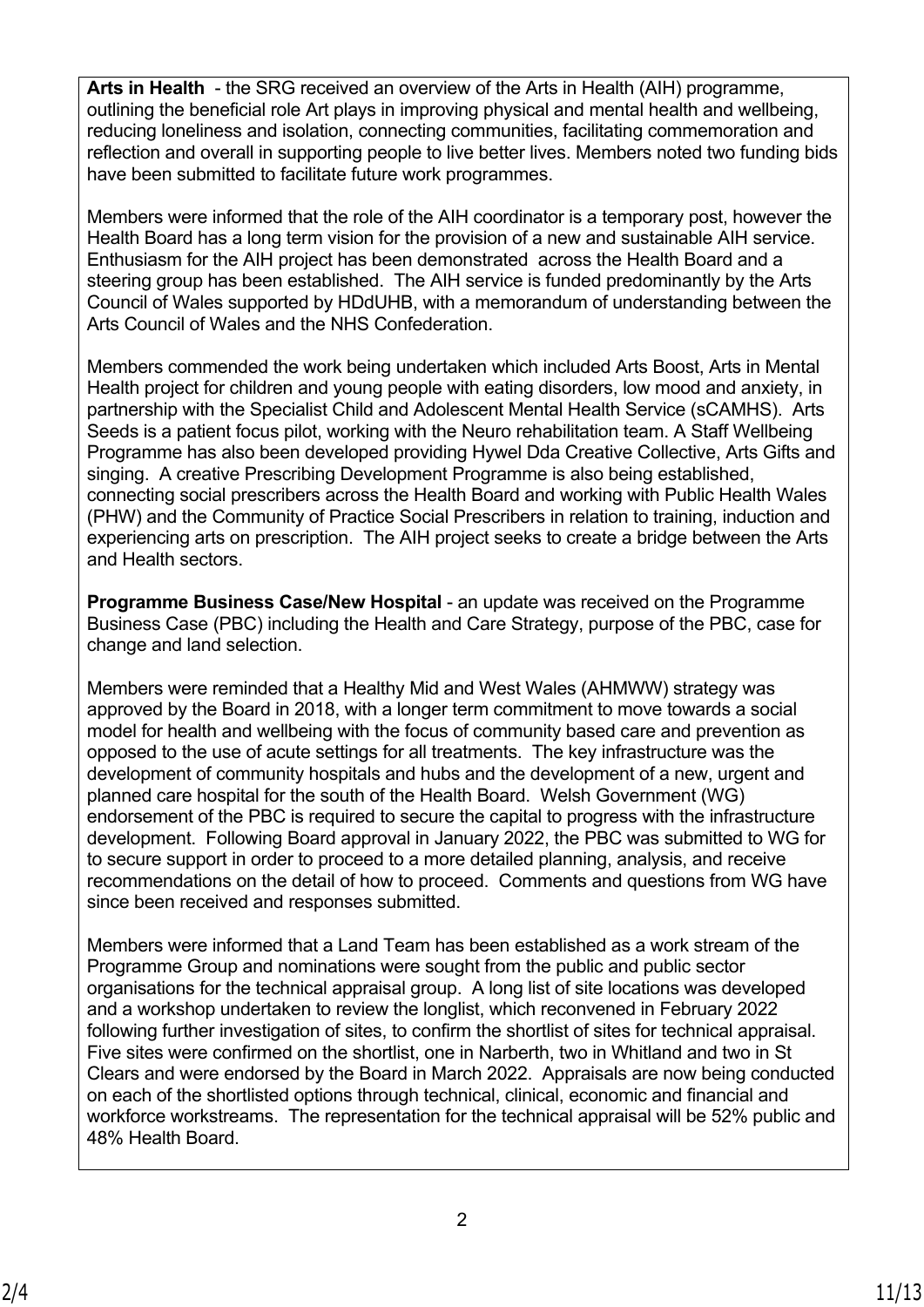Members received detail around the scope of the clinical workstream involving clinicians and operational staff conducting an objective assessment of the clinical implications of land selection. Maternity and Children's Health and the Stroke Service were identified as the two areas requiring more focused work to be undertaken in relation to clinical pathways. Members were informed that an output report will be presented to Board, to ascertain the clinical view in relation to whether each area identified on the shortlist enables services to be provided in a safe, sustainable and accessible way and identify mitigation which could be put into place, with the aim of concluding site appraisals in July 2022.

Members agreed to convene an extraordinary meeting of the SRG in mid-June 2022, to sense check the outcomes from the meetings and workshops which are taking place as part of the selection process.

**Regional Integration Fund** - the SRG received the Regional Integration Fund (RIF) report that outlines the guidance for the Health & Social Care Regional Integration Fund (RIF), a 5 year fund to deliver a programme of change from April 2022 up to the end of March 2027. This replaces and builds on the previous Integrated Care Fund (ICF) and Transformation Fund (TF) with the aim of delivering on WG's aspirations for health and social care services. Final guidance and the allocation of funding from WG was received at the end of January 2022 and the total WG contribution for West Wales is £18.65m annually, which Hywel Dda University Health Board (HDdUHB) co-ordinate. The Regional Infrastructure Fund can support 75% of costs, up to a maximum of £750,000 per project and funding is taped to enable WG to identify projects developed under RIF. Members noted the requirement for match funding for the New Model Development Fund and the National Embedding Fund. RIF should be used to support the six National Models for Care. The RPB tasked the Integrated Executive Group (IEG) to oversee and finalise the programme for submission to WG and WG will provide feedback following submission to ensure the programme is aligned to the guidance and achieves the proposed objectives.

The guidance states that RPBs will be expected to invest a minimum of 5% to provide direct support to carers and a minimum of 20% into social value in 2022/23, and this was welcomed by Members. Members noted the oversubscription of the programme and the posts held within the TF and ICF that relate to core work and therefore should not proceed, the majority of which would be in the public sector rather than third sector.

Members received confirmation that accounts have been finalised for both the ICF and TH and there is no option to bring slippage forward into the current financial year.

**Update on the Regional Partnership Board Population Assessment and PSBs Wellbeing Assessment –** the SRG received the West Wales Population Assessment (WWPA) overview and were informed that the RPB is required to publish the WWPA on commencement of every electoral cycle. WG stipulated a requirement for autism and dementia to identified as individual population groups in the 2022 WWPA and the Market Stability report has been produced which aligns to the WWPA. Jointly these reports serve to identify the market of services available to the population and can be used to influence the supply of services to the needs of communities across West Wales. The WWPA, once published, can be accessed via the West Wales Care Partnership Data Portal and Members were pleased to note is available in Easy Read and bilingual versions.

Members were informed that consultation had taken place in the form of questionnaires and engagement with existing stakeholder groups and the WWPA has been scrutinised.